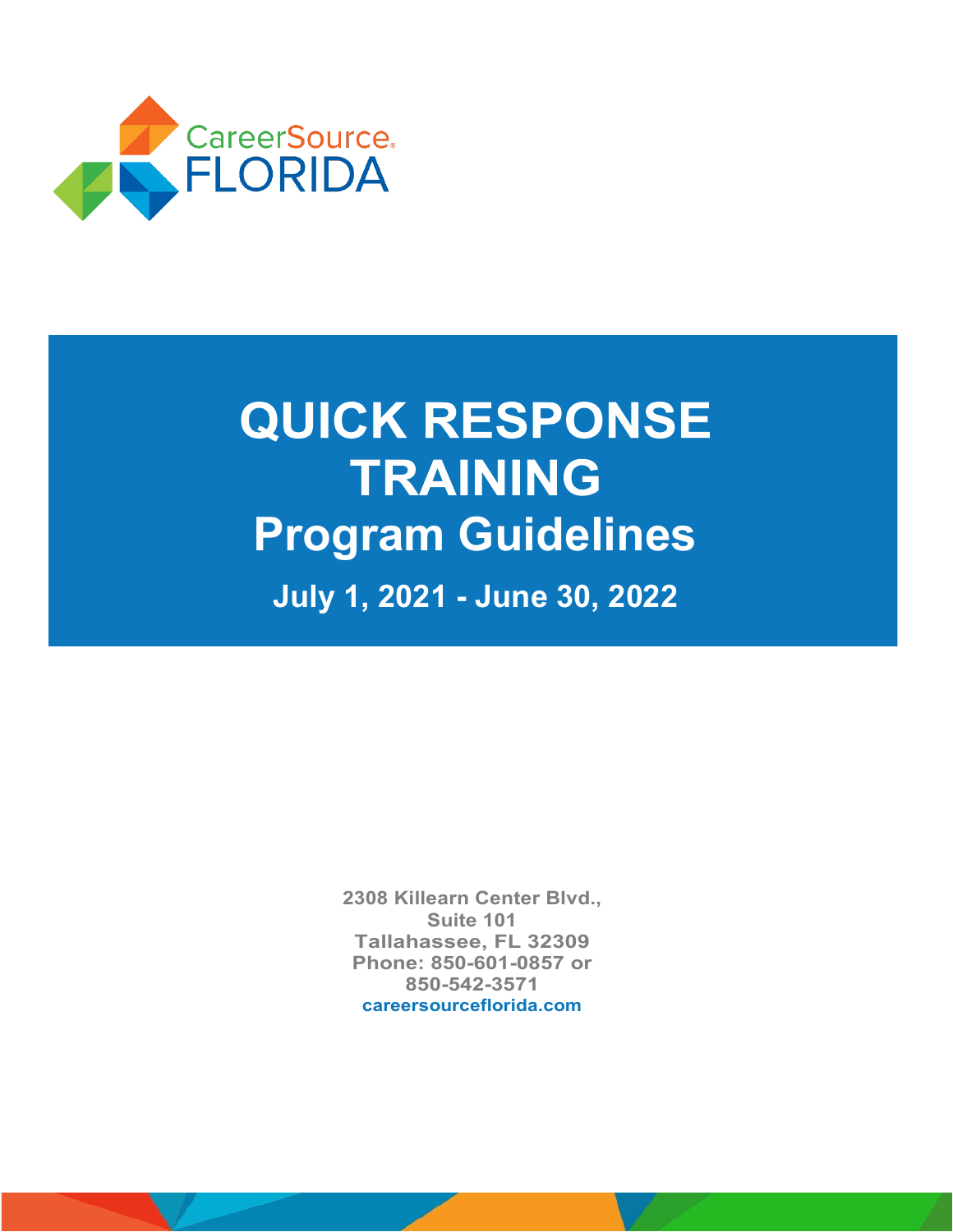## **Table of Contents**

| <b>Businesses Applying for</b>   |  |
|----------------------------------|--|
| <b>Funding Priority Given to</b> |  |
|                                  |  |
|                                  |  |
|                                  |  |
| Section 1: Employer              |  |
|                                  |  |
|                                  |  |
|                                  |  |
|                                  |  |
|                                  |  |
|                                  |  |
|                                  |  |
|                                  |  |
|                                  |  |
|                                  |  |
|                                  |  |
|                                  |  |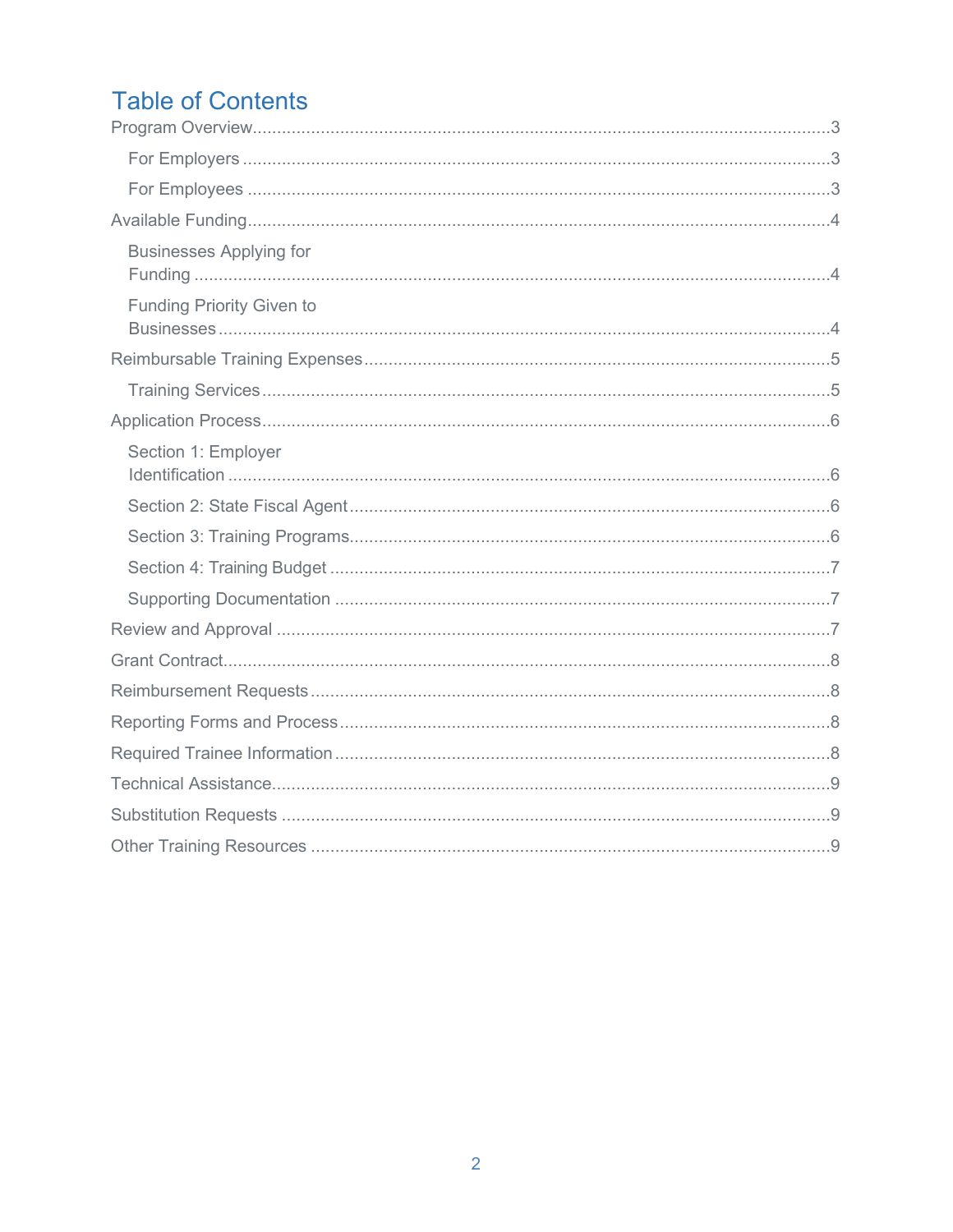## <span id="page-2-0"></span>**Program Overview**

The Quick Response Training program is designed to increase the competitiveness of Florida businesses in the global economy. In existence since 1993 and lauded by economic developers and national business groups, the program continues to play a vital role in the state's overall economic development efforts. The Quick Response Training program provides grant funding for customized, skills-based curriculum development and training, through partial reimbursement, to new or expanding businesses in Florida's targeted industries [\(qualified](http://careersourceflorida.com/wp-content/uploads/2015/11/Targeted_Industries.pdf) [targeted industries\).](http://careersourceflorida.com/wp-content/uploads/2015/11/Targeted_Industries.pdf) These are high-skill industries with exportable goods or services and wages of 125 percent above state or local wages.

The program is cited by economic developers as the number one program with the largest impact on their ability to win multi-state contracts. Furthermore, the U.S. Chamber of Commerce and the National Chamber Foundation have recognized the success of the Quick Response Training program over the past several years in their annual rankings.

The Quick Response Training process is designed as a collaborative effort between the business requesting training, the optional use of a fiscal agent – a community or state college, area technical center or state university – and the local economic development organization. [See section 288.047(3), *Florida Statutes*.]

The program is a state-funded grant program that provides funding to qualifying businesses to train their net new, full-time employees. Funding is provided in the form of a performance-based reimbursable grant, for a 12-month maximum term. A business pays for pre-approved, direct training-related costs and is reimbursed by CareerSource Florida, through the optional use of a fiscal agent, upon submission of required documentation.

All applications for new and expanding businesses creating new high-quality jobs will be given equal consideration and are processed on a first come, first served basis.

#### <span id="page-2-1"></span>**For Employers:**

- Increased Competitiveness
- Skilled Workforce
- Increased Productivity
- Increased Profits
- Company Growth
- **Reduced Turnover**

#### <span id="page-2-2"></span>**For Employees:**

- Advancement Opportunities
- Increased Job Opportunities
- Job Retention
- Transportable/Transferrable Skills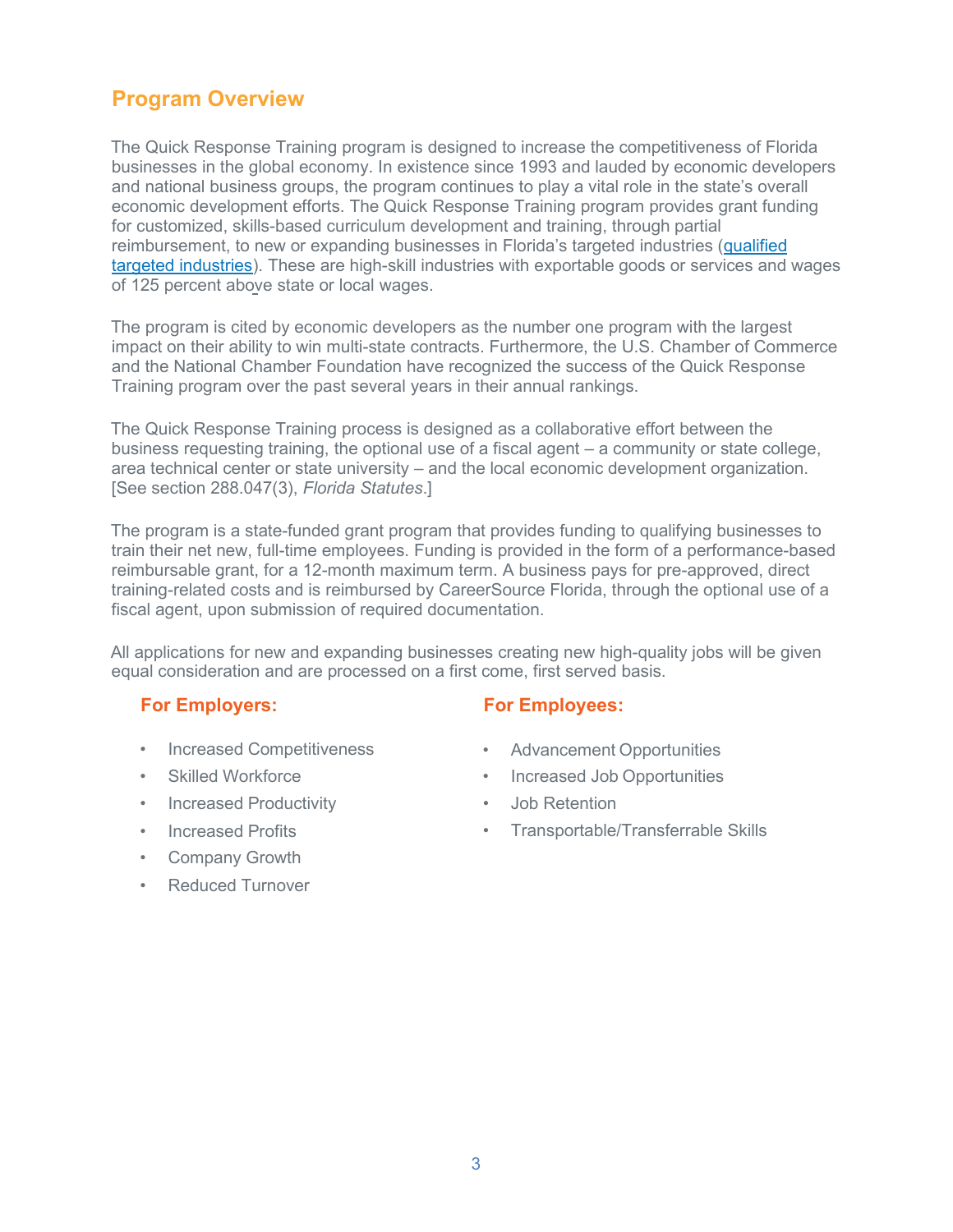## <span id="page-3-0"></span>**Available Funding**

The total amount of funding available for the Quick Response Training program in 2021-2022 is \$7.5 million. Applications are reviewed on a first come, first served basis until available funding has been awarded. Priority will be given to businesses applying for the first time. A notification will be posted on [careersourceflorida.com](http://careersourceflorida.com/) when funds are no longer available.

## <span id="page-3-1"></span>**Company Eligibility:**

- Must be "for profit" and create net new, permanent, full-time (37.5+ hours per week) jobs for Florida residents requiring customized high-level skills training not available at the local level.
- Create new, full-time, permanent, high-quality jobs in [qualified targeted](http://careersourceflorida.com/wp-content/uploads/2015/11/Targeted_Industries.pdf) [industries.](http://careersourceflorida.com/wp-content/uploads/2015/11/Targeted_Industries.pdf)
- Require non-degree, specialized skills-based training of 12 months or less that is not available at the local level.
- Create high-quality jobs paying an average annual wage of at least 125 percent of local or state private sector wages, whichever is lower, unless the business is located in a distressed urban or rural community, or brownfield area [Quarterly Census of Employment and Wages](https://www.enterpriseflorida.com/wp-content/uploads/incentive-avg-wage-requirements-msa.pdf)
- •
- o Average annual wage means the average for a 12-month period or if less than a 12-month period, converted to a 12-month period of actual wages. This includes salaries, commissions, bonuses, drawing accounts (against future earnings), prizes and awards (if given by the employer for the status of employment). Vacation pay, sick pay, and other payments paid to employees consistent with Florida's Department of Economic Opportunity's definition and other benefits are notincluded.
- Must produce an exportable (beyond regional markets) good or service.
- Shall provide sufficient documentation for identification of all participants who would have access through the automated student databases, pursuant to section 288.047(5)(e), Florida Statutes, or electronic listings by Social Security number for calculation of performance measures, and any other outcomes as specified in F.S. 1008.39, or deemed pertinent to CareerSource Florida.
- May qualify for funding if relocating from one Florida community to another Florida community, if approved by CareerSource Florida, Inc. pursuant to section 288.047)(2), Florida Statutes.
- Demonstrate financial viability by providing:
	- o The most recently filed IRS Form 941 (if the business is a corporation) or a most recently filed copy of the 1040 Income Tax Return with Schedule SE(if the business is a Sole Proprietorship).
	- o A letter [of](https://taxapps.state.fl.us/TaxClearanceLetter/) [Tax Clearance](https://taxapps.state.fl.us/TaxClearanceLetter/) from the Florida Department of Revenue dated within 45 days of application submittal.
	- o W-9 form

#### <span id="page-3-2"></span>**Funding Priority Given to Businesses:**

- First time applicants.
- Offering jobs located in a distressed, urban inner city, rural area, opportunity zone or Brownfield area.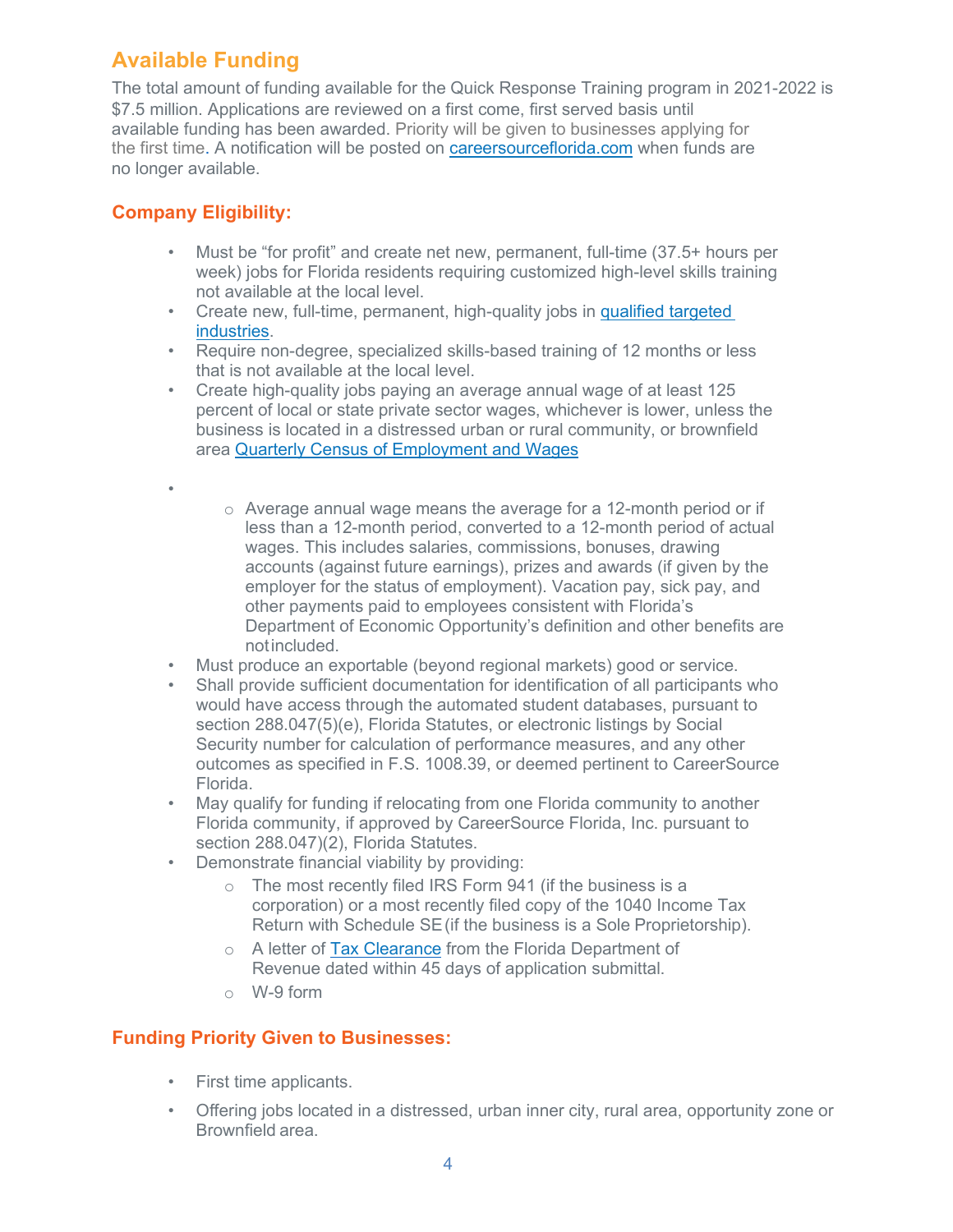- With grant proposals have the greatest potential for economic impactthat contribute in-kind and/or cash matches (i.e., type of positions, wages, number of jobs to be created, sustainability).
- On a first come, first served basis.

## <span id="page-4-0"></span>**Reimbursable Training Expenses**

The CareerSource Florida professional team will work with each company individually during the application process to assist in ensuring the courses meet training-related needs. Typically, Quick Response Training includes the following reimbursable expenses:

- a portion of instructors'/trainers' salaries,
- curriculum development,
- textbooks/manuals,
- customized, skills based online training,
- travel for trainers or trainees and other costs.

Trainee wages are not included as an allowable reimbursement expense. CareerSource Florida will determine an approved per- trainee reimbursement amount based upon the industry, wage, location and reimbursable expense amounts. The actual reimbursement to the company is calculated based on the number of new hires that have completed training and the approved amount per trainee. Quick Response Training is a state-funded grant program that provides funding to eligible businesses to train their net new, full-time employees. Funding is provided in the form of a performance-based reimbursable grant, for a 12-month maximum term. A business pays for preapproved, direct training-related costs, and is reimbursed by the State of Florida upon submission and approval of required documentation.

#### <span id="page-4-1"></span>**Training Services**

One of the unique features of the Quick Response Training program is that it provides flexibility regarding the type(s) of training and training provider(s). Based upon the needs of the company and its overall workforce development need, the company may choose who provides training as well as the type of training provided, if it meets the requirements of being customized and skills based. More specifically:

- The training can be provided by one of Florida's public or private educational institutions, a private training company, a private instructor, a company employee who has the subject matter expertise, or a combination of training providers.
- The training can be at the company's facility, at the training provider's facility, or a combination of locations.
- The training can include occupational skills training designed to meet the special requirements of a business or industry.
- The training can be professional development (i.e., leadership training).
- The training can be in strategies to improve efficiency of business operations.
- The training can be technical/hard skills training such as computer software training.
- The training can be delivered in person or online.

The following are examples of trainings that cannot be funded:

• CPR and first aid training.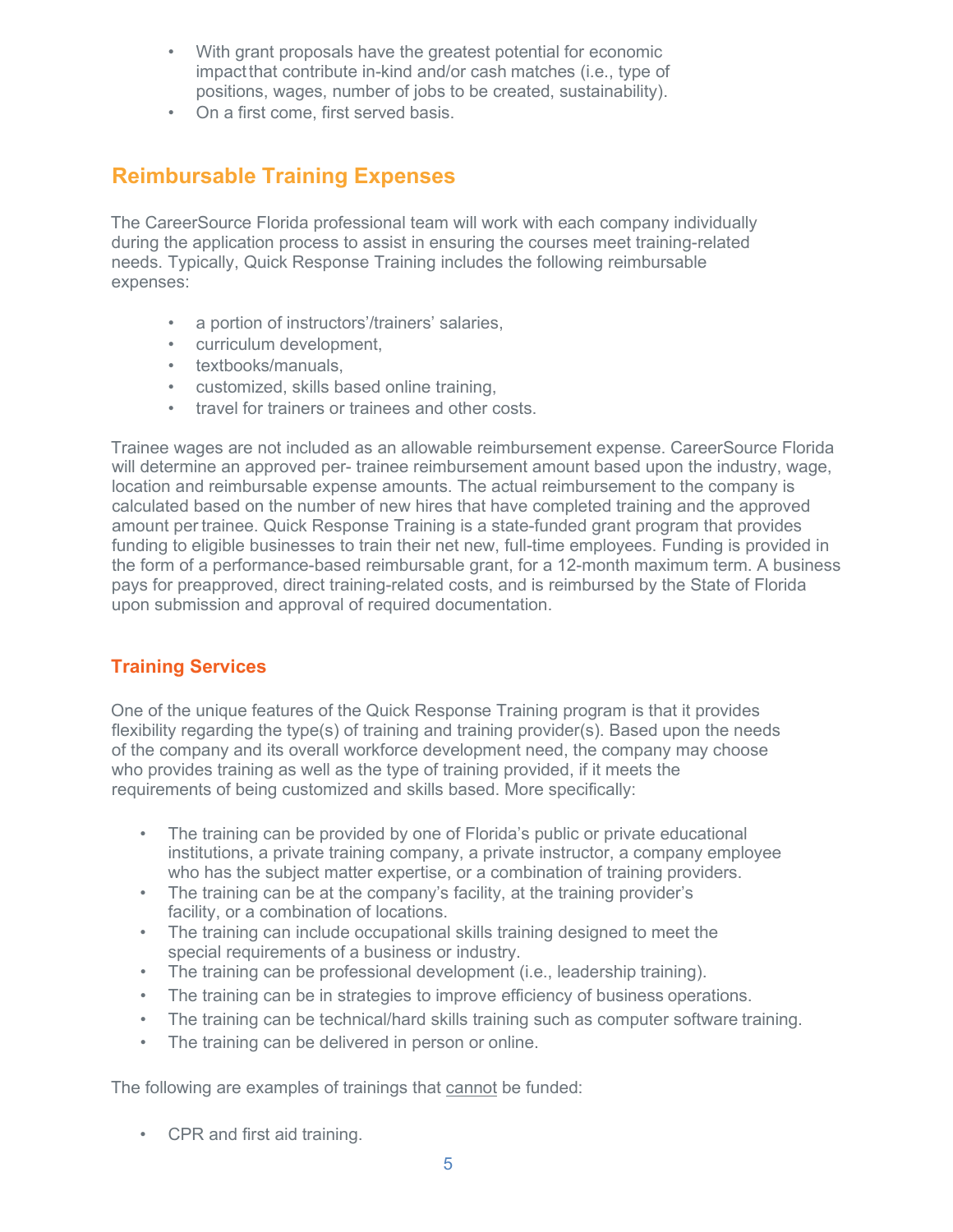- OSHA and safety training.
- New hire orientation.
- Diversity and sexual harassment training.
- English as a second language training.
- Degree programs.
- Workplace literacy or soft skills training.
- Training that takes place as part of a conference.

## <span id="page-5-0"></span>**Application Process**

The Quick Response Training application is online at [careersourceflorida.com. T](http://careersourceflorida.com/)he application process is designed as a collaborative effort between the business requesting training, the optional use of a fiscal agent (a community or state college, area technical center or state university), the local CareerSource workforce development board, and the local economic development organization. [See section 288.047(3), *Florida Statutes*.]

The QRT Program Application must be completed online (emailed, mailed or faxed application will not be accepted). The online application is the only document that may be used to apply for the QRT grant. A sample application can be found on the CareerSource Florida website. [www.careersourceflorida.com](http://www.careersourceflorida.com/)

#### <span id="page-5-1"></span>**Section 1: Employer Identification**

Section 1 (Employer Identification) must be completed by the business seeking training through the Quick Response Training program. This section must be completed in its entirety before exiting the application.

#### <span id="page-5-2"></span>**Section 2: State Fiscal Agent**

The business may select a fiscal agent (college or school district that is in the service area of the company applying for the grant) who will assist with the application process. The system will notify the fiscal agent of the application.

Section 2 (Local Fiscal Agent) is completed and submitted by the fiscal agent. The fiscal agent will complete and sign this section once the application is completed. The fiscal agent can assist with gathering the necessary support letters from the local economic development office and local workforce development board. Once the fiscal agent has reviewed the application and other supporting documentation, the company will be notified that the review has been completed. Please work with your fiscal agent to receive an update when Section 2 is completed. **This section will not be required if the company chooses not to use a fiscal agent. If the company's award amount exceeds \$750,000, a fiscal agent is required.**

#### <span id="page-5-3"></span>**Section 3: Training Programs**

In Section 3 (Training Programs), the company must complete a Training Summary Detail for **EACH** training course requested. A training provider is defined as a person or entity that provides employment-related, customized training and includes public schools (technical centers, community colleges, and universities), private institutions, training consultants, vendors, employer associations, and/or business trainers. The following applies to training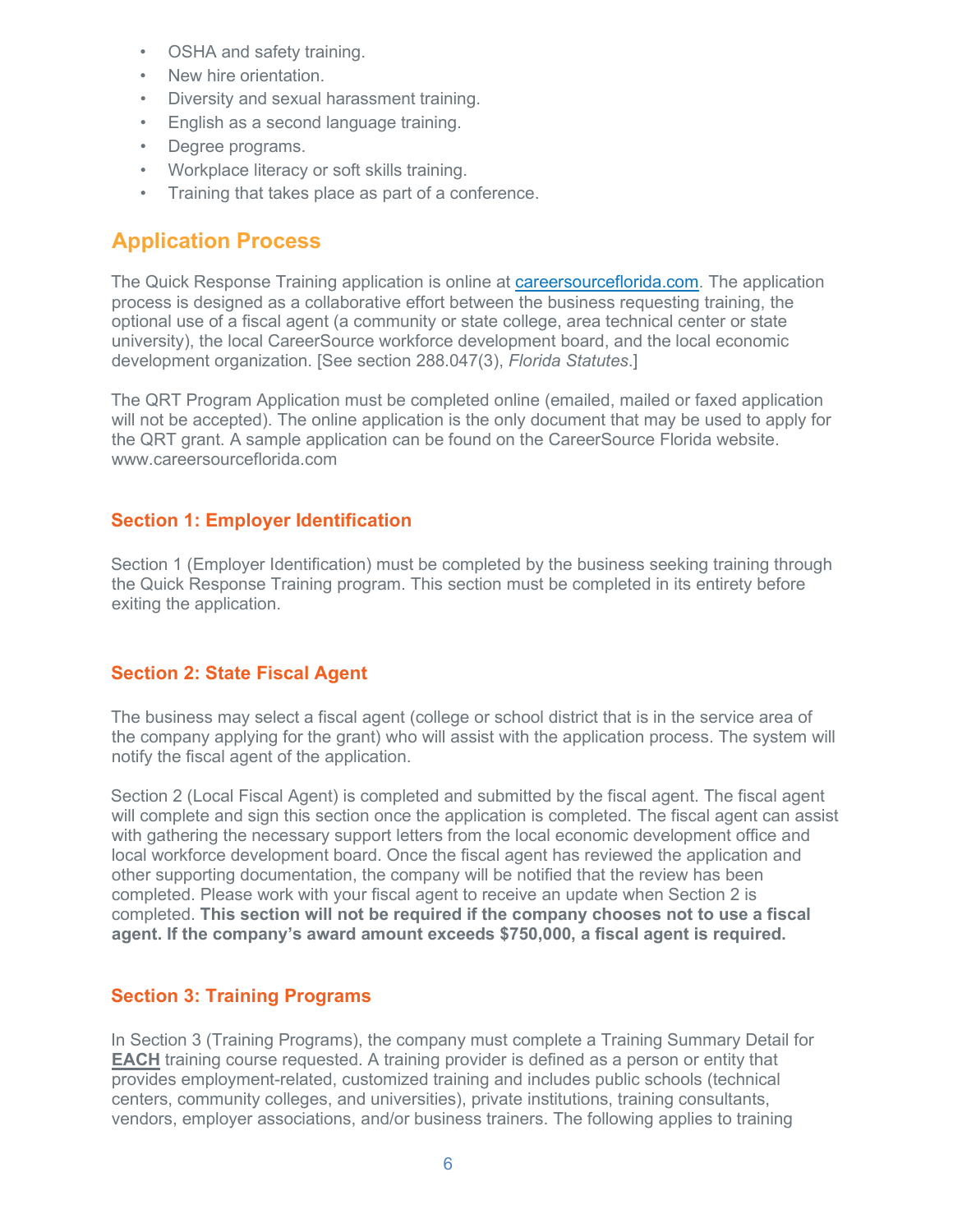services:

- Can be conducted at the businesses' facility, at the training provider's facility or at a combination of sites.
- Instructors can be either full- or part-time educators or professional trainers from the business.
- Should include specific objectives (what is to be accomplished through the training).
- Should include expected outcomes (the anticipated outcomes should directly assist the company in increasing its competitiveness, viability and/or profitability).

#### **Section 4: Training Budget**

Section 4 (Training Budget/Financial Analysis), the budget is reviewed for accuracy and compared to the training project. The Grants Manager should be able to easily correlate the items from the training project to the training budget. Additionally, an analysis is conducted to ensure the cost per trainee is reasonable as compared to the type of training being delivered.

**\*Average trainee wages must be entered in the application. Trainee wages are the wages an employee will receive while in training.\***

#### **Supporting Documentation**

The company should also upload its letter requesting grant services. The letter should address the following:

- Description of type of goods or services provided, and the market area served;
- Description of the products/services produced/offered by the business;
- Description of the impact of the business on the state's economy;
- Description of the need for the business to acquire training services (e.g., new product line, expansion of existing operation, relocation to Florida, etc.);
- Self-declaration of the intent to locate or expand in Florida; and,
- Description of how the availability of training funds will affect the decision to locate or expand in Florida.

Additional supporting documents include:

- Economic Development Organization Letter: Letter(s) of endorsement from the authorized local economic development organization(s) addressed to CareerSource Florida.
- Fiscal Agent Letter: Letter(s) from local educational entity certifying that courses are not available at the local level.
- Local CareerSource Letter: Letter from local Regional Workforce Development Board acknowledging assistance offered and describing services available to business.
- DOR Clearance Letter.
- 941 Tax Form.
- W-9.

## <span id="page-6-0"></span>**Review and Approval**

An automated email from the application system will notify the company that the application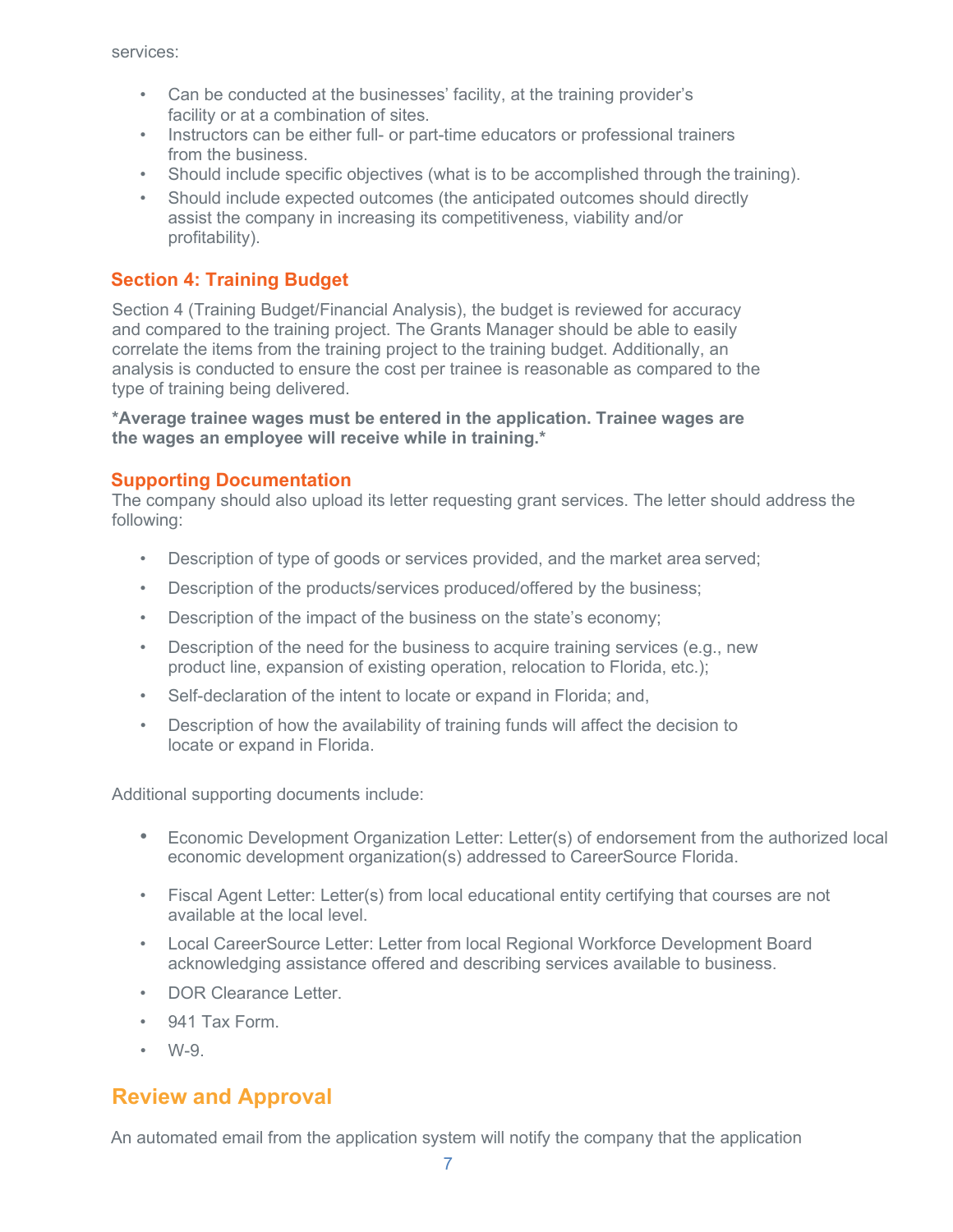has been successfully submitted. If you do not receive this, the application has not been submitted. The status of your application will change to "under review" once it has been submitted. A holiday or large influx of applications may cause a delay in the sending of this email.

Once the completed application has been electronically received at CareerSource Florida, review and approval can take five to ten business days. If approved, a congratulatory email will be sent to the company contact listed in the application. Due to a potential high volume of applications and limited funding, applications not reviewed during the current fiscal year will need to submit a new application the following fiscal year.

#### <span id="page-7-0"></span>**Grant Contract**

The grant contract – listing all parties, including CareerSource Florida, the company seeking the grant, and the fiscal agent (only required if company choses to use a fiscal agent) – will be prepared and sent electronically to the fiscal agent through DocuSign for signature by the fiscal agent and company representatives. The contract will then be returned via email to CareerSource Florida for signature. The executed contract will then be emailed to all contracted parties. **All contracts not executed within 45 days will be voided.** Training and reimbursements may begin after a fully executed contract has been received.

The contract will set forth all processes and expectations for administering, implementing and completing the training.

<span id="page-7-1"></span>**All training must be completed within the time specified in the contract.**

## **Reimbursement Requests**

Quick Response Training program representatives expect to have ongoing communication with the businesses and the fiscal agent, if utilized, regarding the progress of the training covered under the grant. While training is occurring, reimbursement requests should be submitted at least on a quarterly basis.

## <span id="page-7-2"></span>**Reporting Forms and Process**

There are specific reporting forms required and provided for use with the grant. Some of the forms are in Excel format and are customized specifically for the company. The fiscal agent assisting the company with the application process will review the reporting process and forms with the company.

The companies should submit quarterly reports, although a company may report more frequently if they choose. Reimbursements will be made in direct correlation with the business's hiring and training progress. The percentage of funds reimbursed will be equal to the percent of trainees that have been hired and trained to date. All reimbursement requests must be submitted within 60 days after the contract end date.

Reimbursement requests received after the 60-day cutoff will not be processed. Further instructions will be made available to the company upon contract execution.

At or near the end of the contract, or at the time of the final reimbursement request, a Quick Response Training Evaluation on the training project is required no later than 60 days from the end of training. This report can be accessed with a link that is within the reimbursement template that will be provided to the fiscal agent as well as the company.

## <span id="page-7-3"></span>**Required Trainee Information**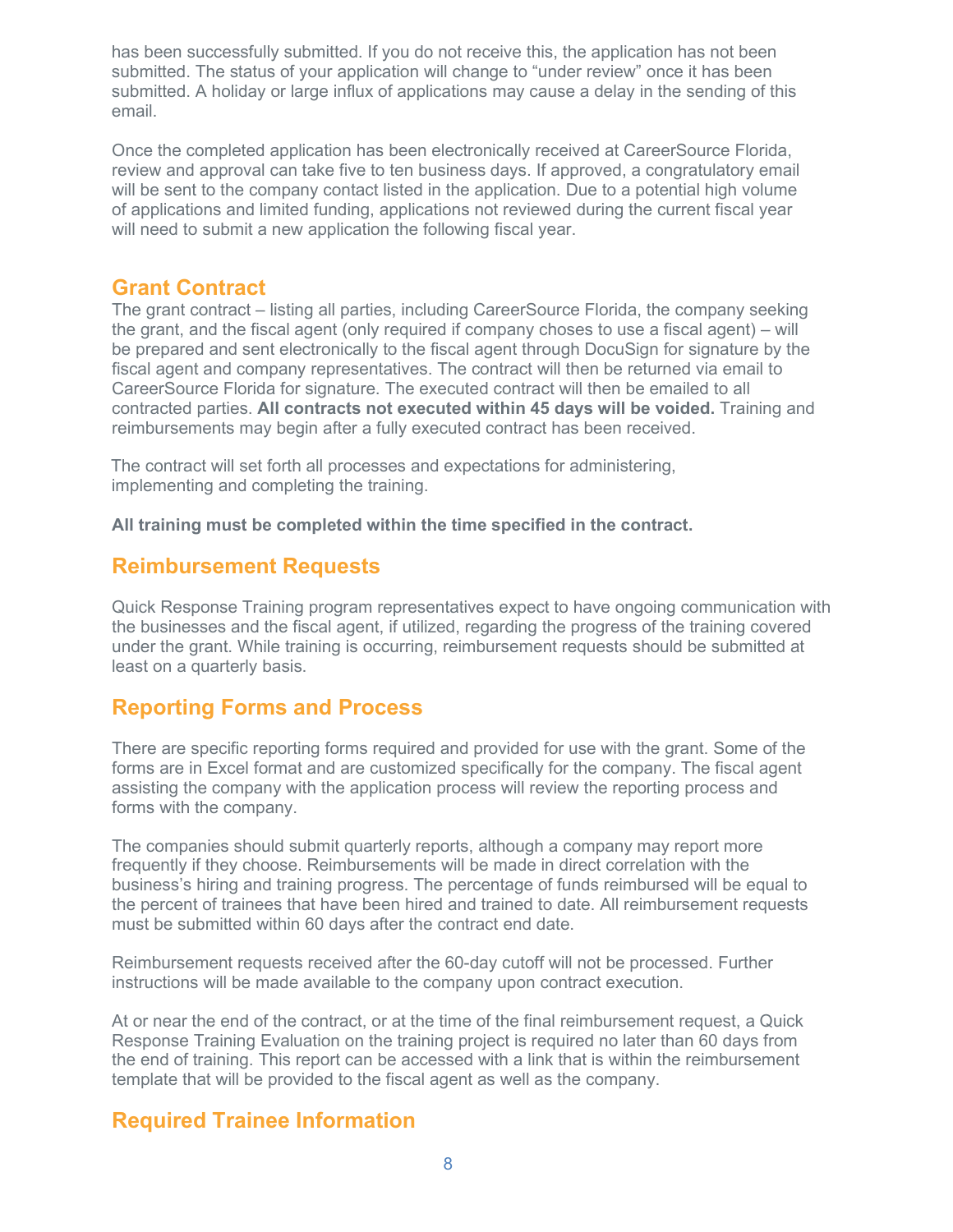In addition to the reporting requirements listed above, there are specific reporting requirements regarding the individual employees who have received training. [See section 288.047(5)(e), *Florida Statutes*.]

These requirements include:

- Legal name of trainee.
- Social Security number.
- Date of hire.
- Job title.

To ensure the security of the data, trainees' personal information should be submitted electronically by using the link within the reimbursement templates provided to the college or the company, ensuring this information is transferred using the strongest security protocols. This sensitive information, which includes Social Security data, is stored in an encrypted state, with access restricted to the grants management staff.

On an annual basis, CareerSource Florida sends one file containing all Social Security numbers from all companies receiving Quick Response Training funds to the Florida Education and Training Placement Information Program (FETPIP) administered by the Florida Department of Education. The agency conducts long-term follow up and accountability studies. Quick Response Training staff will discuss the methods for secure transmittal with the business upon request.

Please note: The Social Security numbers reported are verified in the Florida Education and Training Placement Information Program (FETPIP) database. The provision of incorrect or falsified information may be construed as fraud. If deemed fraudulent, expended funds would be immediately due and payable back to CareerSource Florida.

## <span id="page-8-0"></span>**Technical Assistance**

Quick Response Training representatives are available to provide technical assistance throughout the process, from the application stage through contract execution, contract management and fiscal closeout.

## <span id="page-8-1"></span>**Substitution Requests**

The application is approved based on the training outlined in the proposal. Understanding that training needs may change, additional training can be added if it meets the approval requirements of customized, skills-based training. If additional training is needed, the company should email CareerSource Florida with a description of the revised training needs. The company should expect a response within five business days. The amount of the grant does not change.

## <span id="page-8-2"></span>**Other Training Resources**

There are additional training programs at the local and state level designed to support Florida businesses by providing training grants. A business can apply for an Employed Worker Training grant (Customized Training is training designed to meet the specific requirements of an employer or group of employers, with the commitment that the employer(s) will retain current employees or hire individuals who successfully complete the training.) or an On-the-Job Training grant (On-the-Job Training is training conducted by an employer that is provided to a